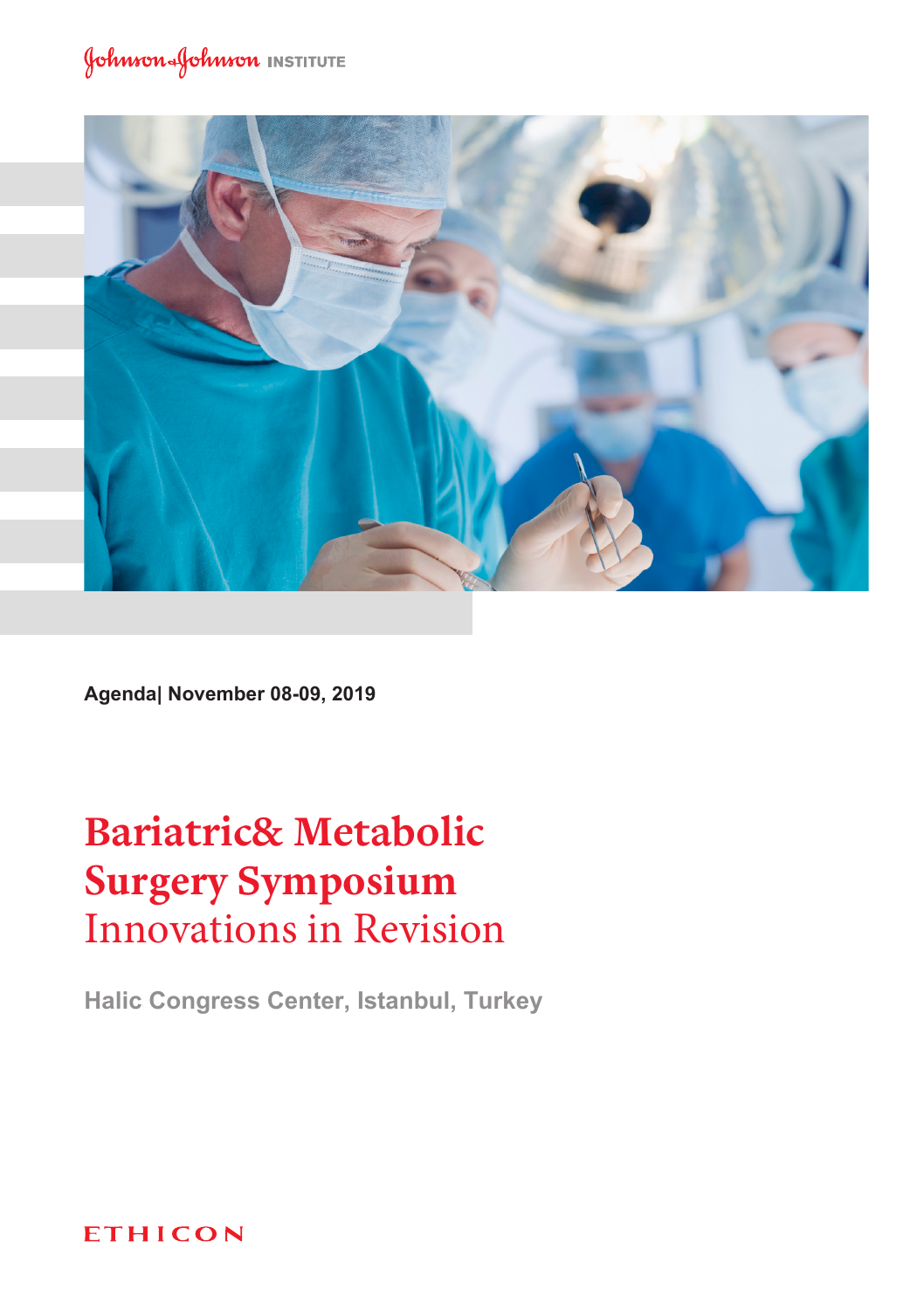# Johnson & Johnson II. B&M Surgery Symposium

The Johnson & Johnson institute invites you to the 2nd annual bariatric & metabolic surgery symposium. The educational program combines interactive plenary sessions and case discussions and opportunity for an open exchange between the experts and attendees.

Interactive case sessions will focus on challenges and complication management in revisional bariatric surgery and discuss treatment algorithms. Evidence-based debates among the experts on emerging bariatric procedures will provide an overview of current techniques and assess the status quo.

All sessions led by a highly experienced national and international faculty, experts in the field of bariatric & metabolic surgery.

#### Yours sincerely,

**Merve Karakale** Obesity Solutions Manager Tel: +90 5337325580 Email: mkarakal@its.jnj.com

#### **Faculty**

- Dr. Ahmet Turkcapar
- Dr. Ayhan Mesci
- Dr. Cihan Uras
- Dr. Erhan Aygen
- Dr. Faki Akin
- Dr. Halil Coskun
- Dr. Mustafa Taskın
- Dr. Suleyman Bozkurt
- Dr. Oktay Banli

### **Speakers**

- **Dr.** Bruno Dillemans Dr. Catalin Copaescu Dr. Karl Miller
- Dr. Jan Mulier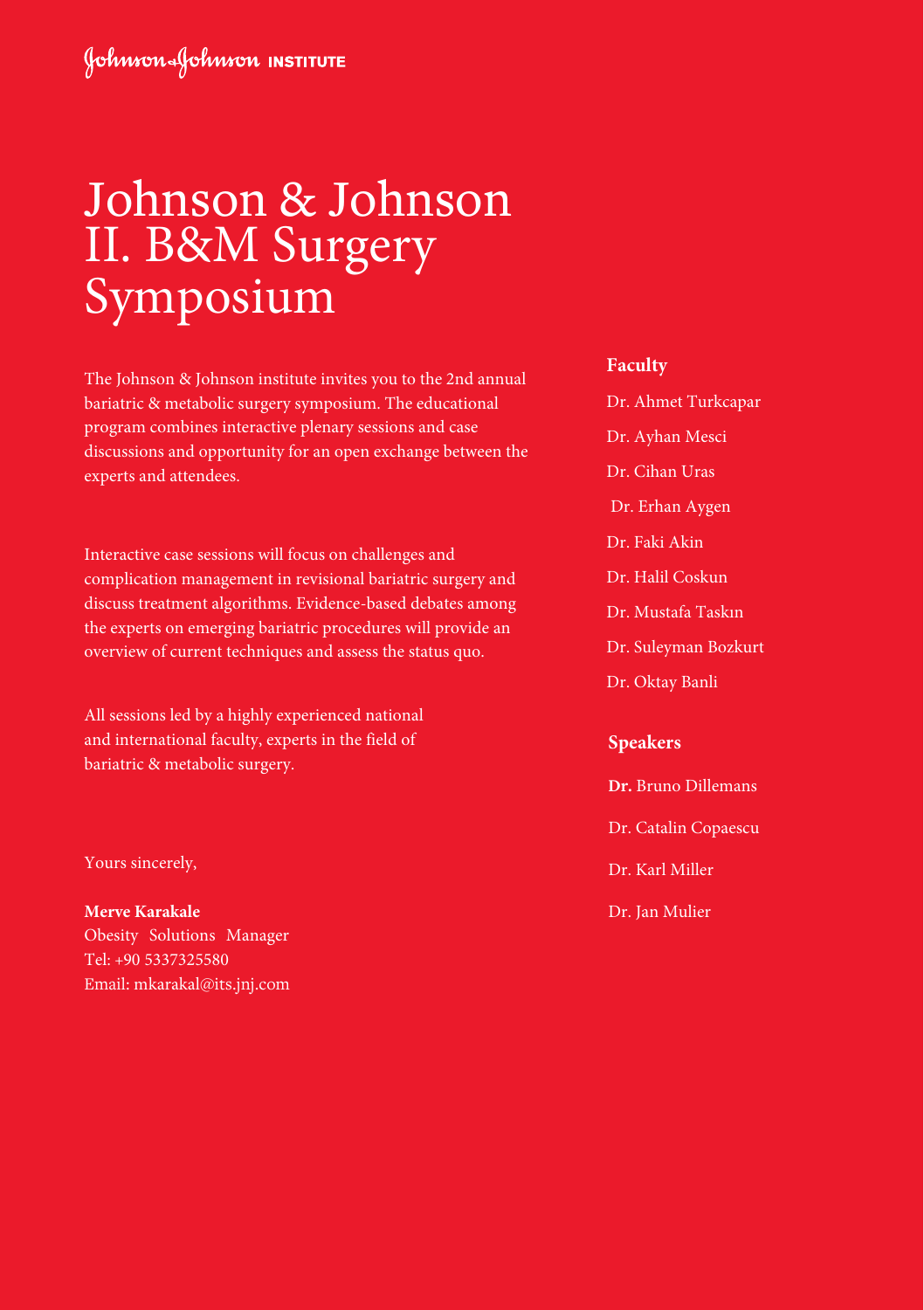### **1**

**November 08, 2019**

| 11:00 | Transfer from Hotel to the venue      |                                                 |
|-------|---------------------------------------|-------------------------------------------------|
| 12:00 | <b>Registration and Lunch</b>         |                                                 |
| 13:30 | Opening Speech                        | Merve Karakale                                  |
|       |                                       | Halil Coskun                                    |
| 13:45 | Opening Lecture                       | Karl Miller                                     |
| 14:00 | Mental Awareness in Challenging Cases | Moderator: H. Coskun                            |
|       |                                       | Presentation: K. Miller<br>Panel: A. Turkcapar, |
|       |                                       | E. Aygen M. Taskın                              |
| 15:00 | <b>Coffee Break</b>                   |                                                 |
| 15:30 | Innovations in Revision               | Moderator: H. Coskun                            |
|       |                                       | Presentation: K. Miller                         |
|       |                                       | Panel: A. Mesci,                                |
|       |                                       | F. Akın, S. Bozkurt,                            |
| 16:30 | <b>Coffee Break</b>                   |                                                 |
| 17:00 | <b>Live Connection</b>                | Moderator: K.Miller                             |
|       | A treatment algorithm for a failed    | Presentation:                                   |
|       | Roux-En-Y Gastric Bypass              | <b>B.Dillemans</b>                              |
|       |                                       | Panel: A.Turkcapar,                             |
|       |                                       | H. Coskun, O. Banlı                             |
| 18:00 | Wrap up & Feedback                    | H. Coskun & K. Miller                           |
| 18:30 | Transfer: Dinner                      |                                                 |
|       |                                       |                                                 |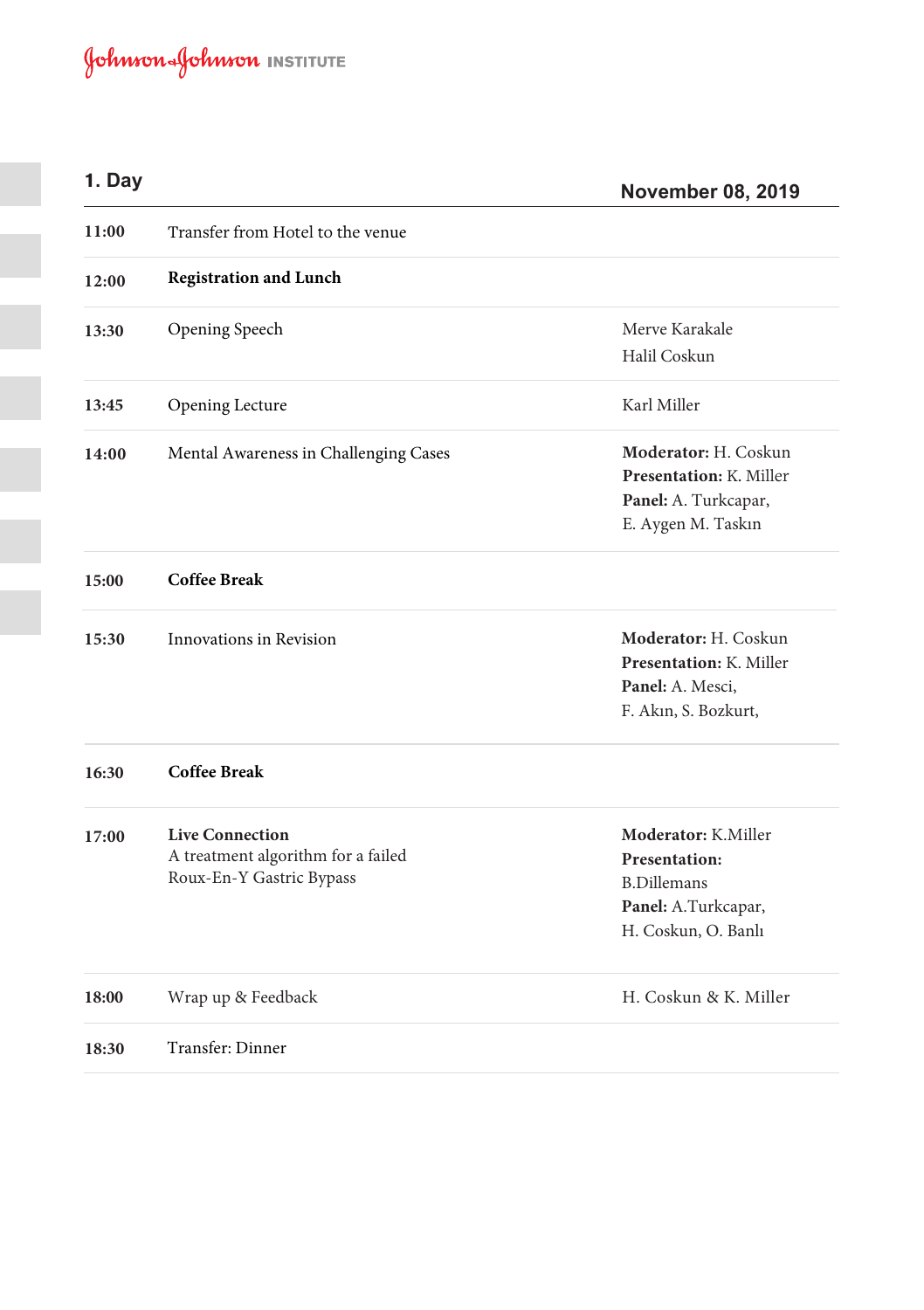| 2. Day |                                                                        | <b>November 09, 2019</b>                                                                   |
|--------|------------------------------------------------------------------------|--------------------------------------------------------------------------------------------|
| 08:30  | Transfer to the Symposium Venue                                        |                                                                                            |
| 09:00  | Management of GERD After Sleeve -<br>Nightmare of Structured Approach? | Moderator: H. Coskun<br>Presentation: C. Copaescu<br>Panel: A.Mesci, K. Miller,<br>O.Banli |
| 10:00  | <b>Coffee Break</b>                                                    |                                                                                            |
| 10:30  | Management of Chronic Fistulas after<br>Sleeve Gastrectomy             | Moderator: C. Uras<br>Presentation: C.Copaescu<br>Panel: E.Aygen, H.Coskun,<br>K.Miller    |
| 12:00  | Lunch                                                                  |                                                                                            |
| 13:00  | <b>Video Presentation</b><br>Opioid Free Anesthesia                    | Moderator: H. Coskun<br>Presentation: J. Mulier<br>Panel: C. Uras, F. Akin,<br>K. Miller   |
| 14:00  | Concluding Remarks & Feedback                                          | Halil Coskun                                                                               |
| 14:30  | Certification & Group Picture                                          |                                                                                            |
| 15:00  | Transfer to the Airport                                                |                                                                                            |